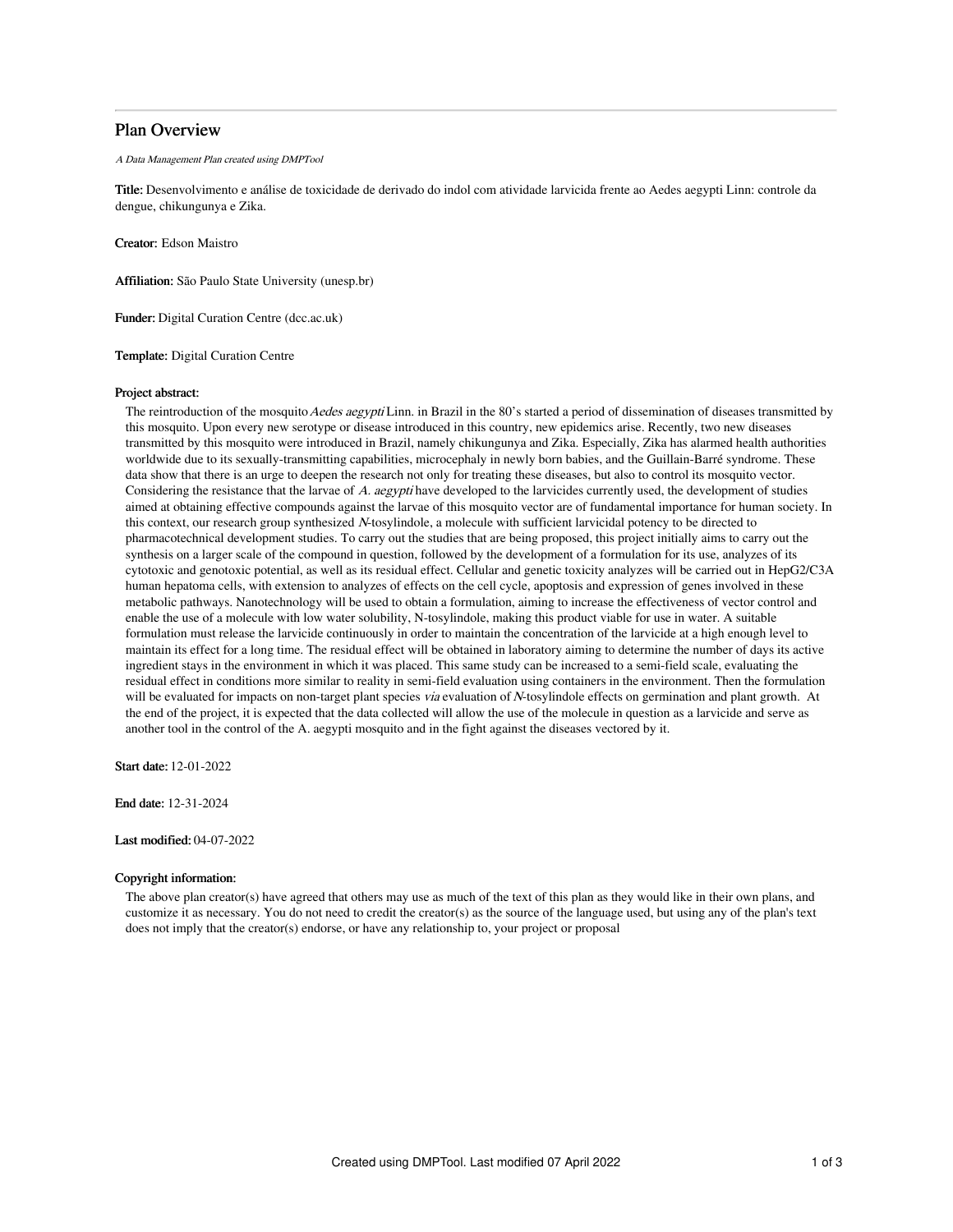# Desenvolvimento e análise de toxicidade de derivado do indol com atividade larvicida frente ao Aedes aegypti Linn: controle da dengue, chikungunya e Zika.

# Data Collection

### What data will you collect or create?

Data will be obtained from three experiments listed below:

- 1. Formulations containing <sup>N</sup>-tosylindole characterized by polarized light microscopy, small angle x ray scattering, rheological analysis and Fourier-transformed infrared spectroscopy;
- 2. Germination and growth of seeds exposed to different concentrations of the title compound. Number of germinated seeds, size and weight of shoots;
- 3. Residual effect in laboratory and field controlled situations. Length in days the test compound produces larvicidal effect in a container with water. Number of dead larvae with time.

4. Toxicity data will be obtained from the cultured lymphocytes and HepG2/C3A human cells treated with different concentrations of N-tosylindol. The data will be shown the effects of these compounds in the

context of cytotoxicity, genotoxicity, (with active liver metabolizing enzymes) and human leukocytes, and the effects of these compounds on the progression of the cell cycle, induction of apoptosis, and gene expression in HepG2/C3A cells (human hepatoma). All data collected will be in tables and laboratory chains.

#### How will the data be collected or created?

Formulation data will be collected using equipment mentioned before, seed germination and growth data will be collected by germinating seeds in petri dishes in controlled environment, residual effect data will be collected using beakers (lab setting) or containers (semi-field setting) containing water, formulation, and frequently added Ae. aegypti larvae.The data about toxicity will be collected from cultured human cells (lymphocytes and HepG2/C3A) exposed to N-tosylindol.

# Documentation and Metadata

## What documentation and metadata will accompany the data?

Graphics, FIDs, spectra, figures, and tables.

## Ethics and Legal Compliance

#### How will you manage any ethical issues?

All procedures involving toxicity analysis will be approved by the Human Ethics Committee of the Faculty of Philosophy and Sciences, UNESP, Marília town. Insect rearing and larvae production procedures were approved by the Ethics Committee of Animal of Federal University of Sergipe (CEPA-UFS) application # 4386260321.

## How will you manage copyright and Intellectual Property Rights (IP/IPR) issues?

As a result of this project, articles will be published. Copyright will be determined jointly with the members of our research group.

#### Storage and Backup

#### How will the data be stored and backed up during the research?

Data will be backed up with copies in hard drives in laboratory computers, as well as the university offers google Drive, which assists in data storage.

#### How will you manage access and security?

All researchers involved in the project will have access to the data, but only the researcher responsible and coordinator will edit and update the backup.

## Selection and Preservation

# Which data are of long-term value and should be retained, shared, and/or preserved?

The data will be shared with the scientific community through publications. In addition, they will serve to originate future projects.

#### What is the long-term preservation plan for the dataset?

We store these data in drives of all laboratories involved in this project, and laboratory chains.

Data Sharing